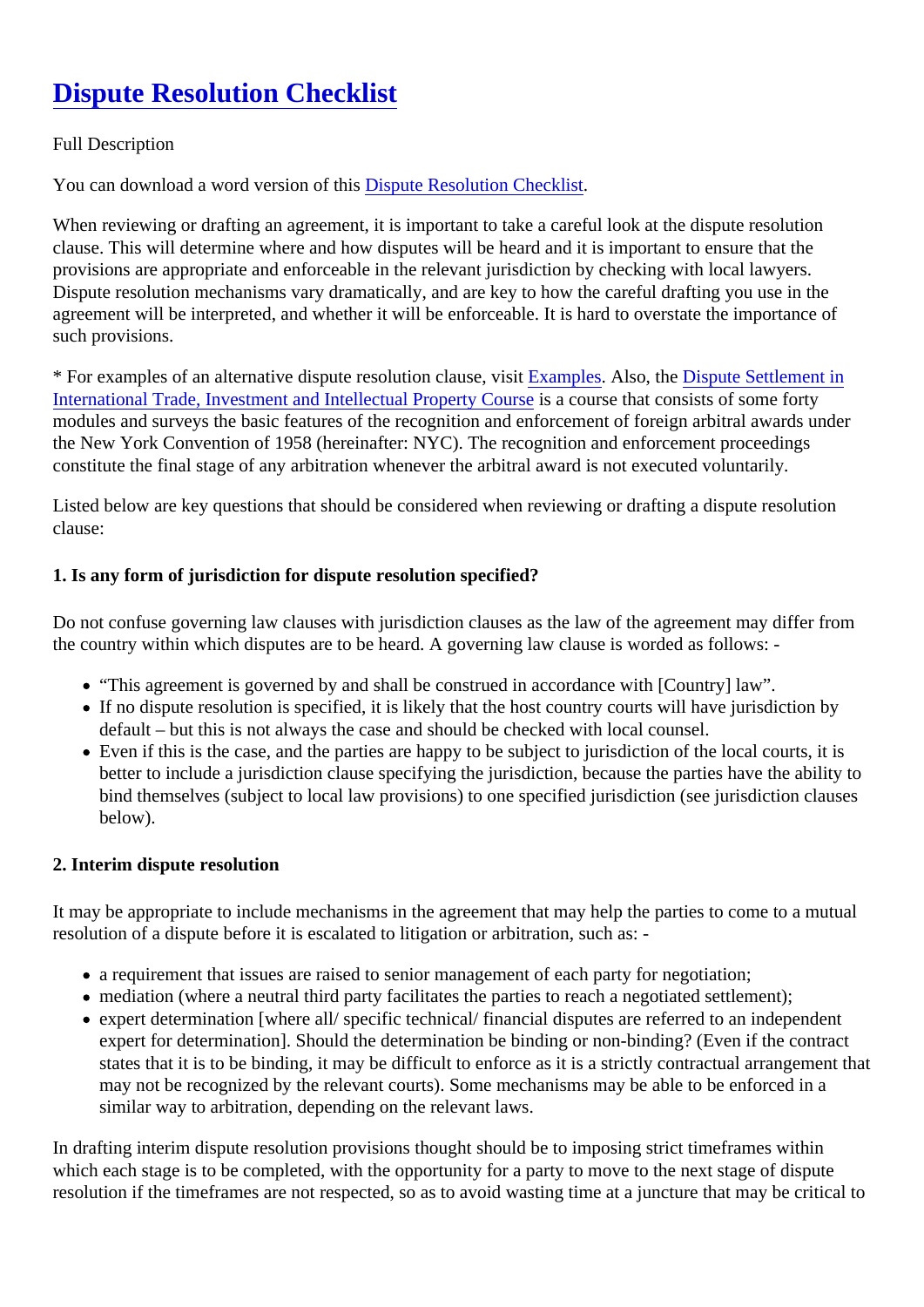the project.

### **3. Is there a court system which is appropriate and the parties are willing to submit to?**

Local advice should be taken on the local court system, length of time for processing claims, objectivity of judiciary, quality of the judiciary and whether it has had experience of similar contractual arrangements, whether the procedures of the court are clear and are followed, the cost of litigation and the time and cost involved in enforcing judgments. A government party is likely to want to be subject to its court system but an operator, particularly a foreign one, may be unwilling to subject itself to an unfamiliar system and the potential that local courts will be loathe to rule against government interests. Where foreign lenders are involved they may also be anxious to avoid local courts. The compromise is usually to follow an interim dispute resolution procedure and then proceed to arbitration (see 5 below).

### **4. If the parties are willing to submit to courts in a specific jurisdiction:**

- The contract should specify this They may also wish to identify particular courts within the country's court system, for example commercial courts or an arbitration mechanism administered by the courts. The laws determining what jurisdiction applies to a particular situation can be confusing and sometimes conflicting, particularly where a transaction involves different nationals or services being provided in a third country, with several courts being able to claim jurisdiction.
- To avoid or limit this possibility, the jurisdiction clause could be worded as follows:
- "The parties irrevocably submit to the exclusive jurisdiction of  $\lceil \cdot \rceil$  Courts for the determination of disputes arising under this contract".
- This provision is called an "exclusive jurisdiction clause" and goes as far as possible to prevent disputes being heard in other jurisdictions. How these clauses are interpreted in practice may vary and so local counsel should be consulted.
- There may be instances where the parties wish to have flexibility as to jurisdiction or where one party with greater negotiating power wishes the other party to be bound as to jurisdiction, while wanting to maintain flexibility of jurisdiction for itself. In such cases a non-exclusive jurisdiction clause may be appropriate, such as, 'The parties submit to the jurisdiction of [ ] Courts'.
- A variation would be "For the benefit of Party B, Party A submits to the exclusive jurisdiction of [ ] courts".
- This may be of interest where enforcement of awards may occur abroad, and where such courts view an exclusive jurisdiction clause as restrictive of their ability to enforce award (in particular arbitration awards).
- The law around non-exclusive jurisdiction clauses is complex and local advice should be sought.
- Sovereign immunity to jurisdiction and execution: A state's immunity to jurisdiction results from the belief that it would be inappropriate for one state's courts to call another state under its jurisdiction. Therefore, state entities are immune from the jurisdiction of the courts of another state. This immunity can generally be waived by the state entity. A state will also have immunity from execution, as it is deemed to be improper for the courts of one state to seize the property of another state. Immunity from execution may also generally be waived.

## **5. The parties may prefer to submit disputes to arbitration:**

- What is arbitration? it is a legal technique for the resolution of disputes outside the courts, wherein the parties to a dispute refer it to one or more persons (the "arbitrators" or "arbitral tribunal"), by whose decision (the "award") they agree to be bound.
- Some factors to be considered when evaluating whether arbitration is appropriate include:
- Arbitrability of issues (some issues cannot by law be arbitrated, such as maritime law in US local law should be checked);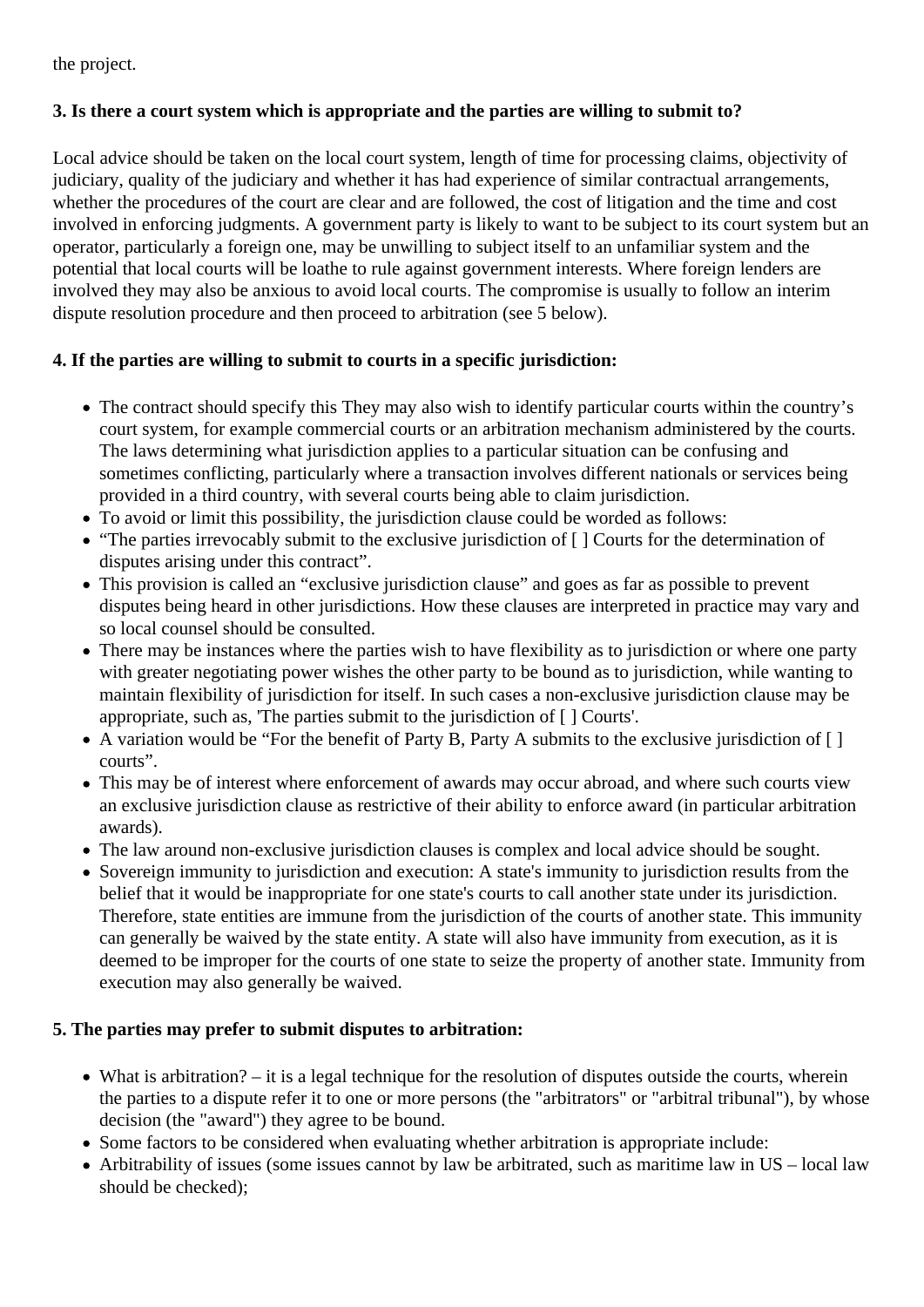- Execution of awards (arbitration is just a contractual mechanism, but most countries have arbitration laws that will allow the awards to be recognized by the courts and enforced);
- Local arbitration courts? The local party may have a preference for local arbitration [see 6 below];
- Sovereign immunity to jurisdiction often waived automatically if arbitration is chosen, but this needs to be verified with local lawyers.
- 6. If the parties choose arbitration, parties will need to consider and state in their agreements:
	- Whether to include a formal interim procedure, e.g., negotiation/ mediation;
	- Whether some or all disputes should be submitted to an independent expert, whose decision is binding, unless disputed by a party, and to what extent such a contractual decision will be enforced by local courts, or do they need to be formalized by an arbitrator;
	- Whether domestic or international arbitration is appropriate. If domestic arbitration is being considered, the parties should consult local counsel – asking similar questions to those for the court system. It will also be important to understand whether an arbitral award in the local country can be overturned by the courts;
	- If an international arbitration is chosen, whether institutional or ad hoc arbitration is appropriate. An agreement specifying institutional arbitration will incorporate the rules of one of the recognized arbitral institutions and will be conducted under the aegis of that arbitral institution to assist the parties with appointment of arbitrators, their removal and other administrative tasks (excluding UNCITRAL which has no administrative body and therefore some other institution can be named for these purposes). For an ad hoc arbitration, the arbitration agreement may specify its own rules, or adopt the arbitration rules of a trade or industry association or, for international arbitrations, the UNCITRAL rules. (For a summary of each of the main international arbitral courts and the pros and cons of institutional and a hoc arbitration, the international law firm Lovells produced the International Comparative Legal Guide [to: International Arbitratio](https://iclg.com/practice-areas/international-arbitration-laws-and-regulations)nThe World Bank Group also has an institution that administers investment disputes specifically between investors and states, called the International Center for Settlement of Investment Disputes (ICSID). For more on ICSID, go to **Ithernational Center for Settlement of** [Investment Dispute](https://ppp.worldbank.org/public-private-partnership/library/international-centre-for-settlement-of-investment-disputes)s .
	- The "seat" or formal place of arbitration (this may end up being a hot topic). The potential cost of holding the arbitration in a third party country (and having to fly parties and witnesses there), such as Singapore or London, will need to be outweighed against the risk of non-objective decisions and/or lack of competent arbitrators to chose from (this can be overcome to some extent by specifying that arbitrators are not from either party's country). The seat of arbitration can also be key to accessing enforcement of awards under one of the international treaties such as the UN Convention on the Recognition Enforcement of Foreign Arbitral Awards 1958 (the "New York Convention) discussed below.
	- Number of arbitrators it is advisable to specify an odd number to avoid stalemate.
	- Type of arbitrators are specific attributes or qualifications going to be required (avoid making them too restrictive as this could make it difficult or impossible to appoint suitable arbitrators)?
	- Manner of appointment of arbitrators, and if it is an ad hoc arbitration, an appointing authority.
	- Nature of arbitrators exclude certain nationalities for third arbitrator?
	- The language of the arbitration.
	- The scope of the agreement to arbitrate should it cover all matters, or should some issues be first referred to an independent expert?
	- Specify the governing law of the arbitration.
	- Advice should be sought as to whether a foreign arbitral award will be recognized in a country where party is seeking to enforce the award. If the Country is a signatory to the New York Convention, or where there is a reciprocal enforcement of judgments treaty, then this should be the case. A waiver of appeal of decisions of the tribunal should be drafted in consultation with local lawyers.
	- Consider joinder or consolidation of disputes if it is a multi-parti or multi-contract situation (so that the same issues do not have to be heard in different fora, etc.)